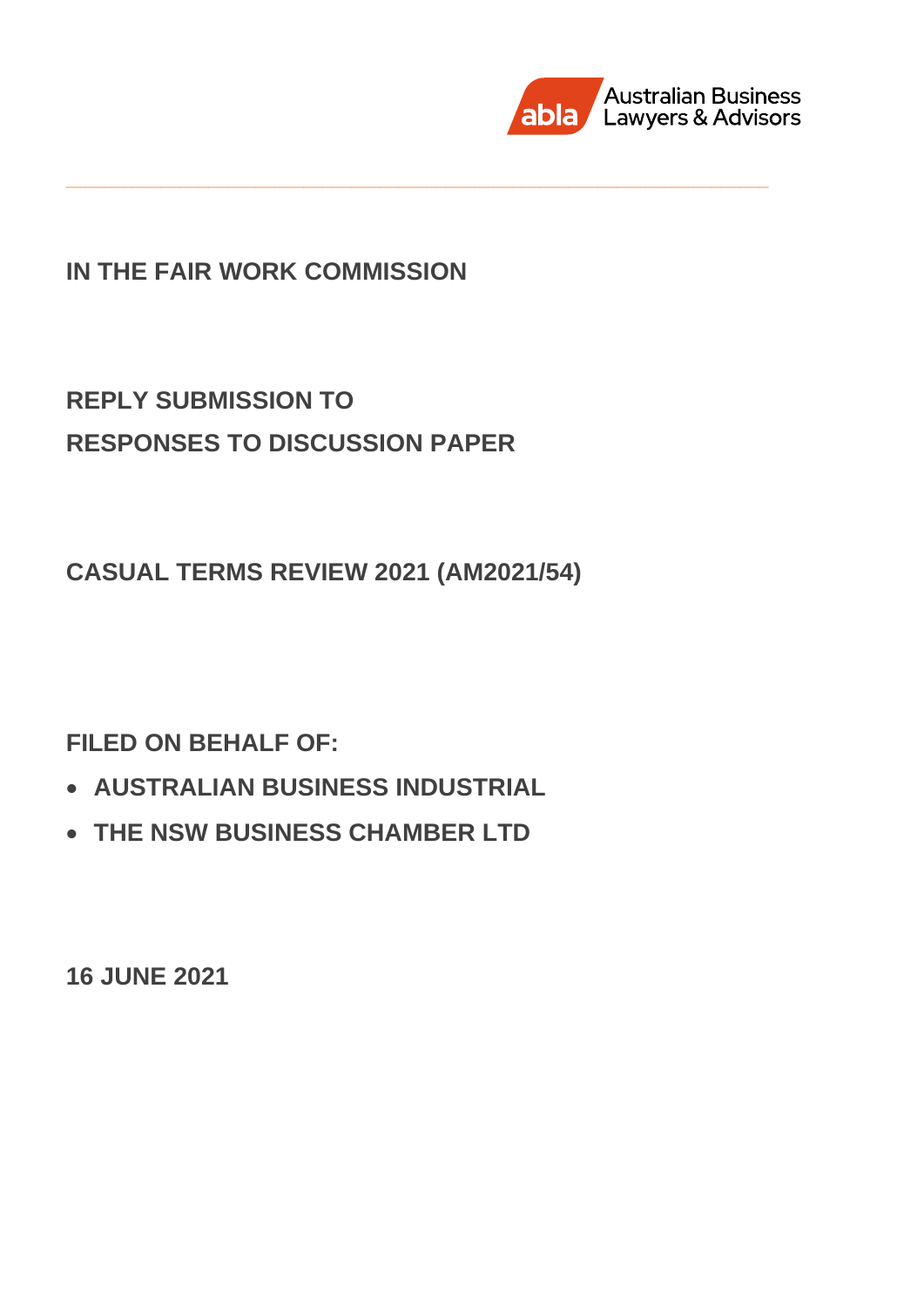## **BACKGROUND**

- 1. This submission is made on behalf of Australian Business Industrial (**ABI**) and the NSW Business Chamber Ltd (**NSWBC**) in the Casual Terms Award Review (**Review**).
- 2. The Review is required by *Fair Work Amendment (Supporting Australia's Jobs and Economic Recovery) Act 2021* (**Amending Act**). Relevantly, the Amending Act:
	- (a) introduces a definition of '*casual employee'* in s.15A of the *Fair Work Act 2009* (Cth) (**Act**); and
	- (b) introduces a new National Employment Standard in Division 4A of Part 2-2 (casual conversion NES) that:
		- requires employers, other than small business employers, to offer eligible casual employees conversion to full-time or part-time employment (subject to the employer having reasonable grounds not to do so), and
		- allows eligible casual employees (including casual employees of a small business employer) to request conversion to full-time or part-time employment
		- provide for the Fair Work Commission (Commission) to deal with disputes about casual conversion (s.66M)
		- provide for courts to offset casual loading paid to an employee against claims for unpaid 'relevant entitlements' (s.545A)
		- provide for the Commission to vary an enterprise agreement as required to resolve difficulties in the interaction between the agreement and the casual amendments (Schedule 1 cl.45), and
		- require the Commission to review certain casual terms in modern awards and vary the awards as required to resolve difficulties in their interaction with the Act as amended (Schedule 1 cl.48).
- 3. The Review is to consider the following issues:
	- (a) whether 'relevant terms' included in modern awards are 'consistent with the Act' as amended;
	- (b) whether there is any uncertainty or difficulty relating to the interaction between relevant award terms and the Act as amended (cl.48(2));
	- (c) If the review of a relevant term finds any such inconsistency, or difficulty or uncertainty, the Commission must, as soon as reasonably practicable, vary the modern award 'to make the award consistent or operate effectively with the Act as so amended' (cll.48(3) and (4)); and
	- (d) Such a variation of the modern award takes effect on the day it is made (cl.48(3)).
- 4. In the first stage of the Review the Commission will consider the following initial group of 6 modern awards:
	- (a) General Retail Industry Award 2020 (**Retail Award**)
	- (b) Hospitality Industry (General) Award 2020 (**Hospitality Award**)
	- (c) Manufacturing and Associated Industries and Occupations Award 2020 (**Manufacturing Award**)
	- (d) Educational Services (Teachers) Award 2020 (**Teachers Award**)
	- (e) Pastoral Award 2020 (**Pastoral Award**)
	- (f) Fire Fighting Industry Award 2020 (**Fire Fighting Award**)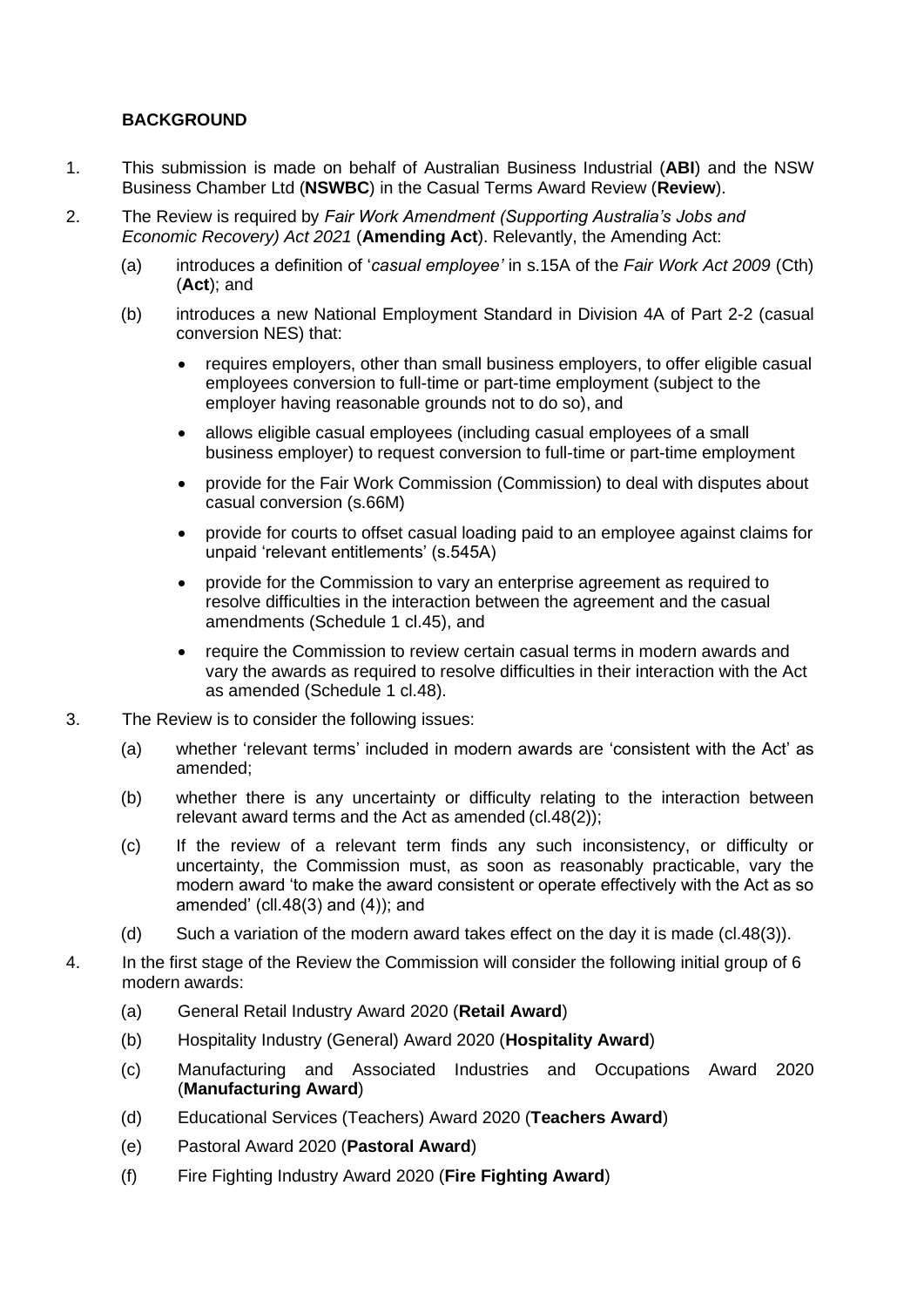- 5. On or around 24 May 2021, interested parties filed submissions in response to the Commission's Discussion Paper: *Interaction between modern awards and the casual amendments to the Fair Work Act 2009 (Cth)* (**Discussion Paper**)*.*
- 6. These submissions were summarised by the Commission in Submission Summary Document dated 9 June 2021 (**Summary Document**).
- 7. On 9 June 2021 the Commission also issued Statement [2021] FWCFB 3313 (**Statement**).
- 8. This submission replies to the submissions in response to the Discussion Paper, the Summary Document and the observations made in the Statement.

#### **ABI AND NSWBC RESPONSE**

**1. Is it the case that the Commission does not have to address the considerations in s.134(1) of the Act in varying an award under Act Schedule 1 cl.48(3), but an award as varied under cl.48(3) must satisfy s.138 of the Act?**

- 9. ABI and NSWBC consider that the parties are broadly aligned with respect to this question.
- 10. The Australian Chamber's position appears to have been slightly misstated in the Statement on this question in that the Australian Chamber do not appear to totally disregard the relevance of s 134 but rather seek to confine its relevance to the point at which the Commission intends to make a variation to the awards.
- 11. Aside from this observation, in our view the parties are broadly consistent on this issue.

**2. Is an award clause that excludes casual employment (as in the Fire Fighting Award) a 'relevant term' within the meaning of in Act Schedule 1 cl.48(1)(c), so that the award must be reviewed in the Casual terms review?**

12. As noted in the Statement, there appears to be a general consensus about the answer to this question and no further submissions are necessary.

**3 Has Attachment 1 to this discussion paper wrongly categorised the casual definition in any award?**

13. No further submissions on this issue.

**4. For the purposes of Act Schedule 1 cl.48(2):**

**• is the 'engaged as a casual' type casual definition (as in the Retail Award, Hospitality Award and Manufacturing Award) consistent with the Act as amended, and**

**• does this type of definition give rise to uncertainty or difficulty relating to the interaction between these awards and the Act as amended?**

- 14. On the basis that most parties have a consistent position, ABI and NSWBC do not have any comprehensive submission in reply.
- 15. With respect the SDA submission, we contend that cl 11.2 of the Retail Award is a 'definitional' clause (in that it is an operative clause that categorises certain employees as casual employees). In 'noting' the ACTU Submission at [45], the SDA appears to acknowledge that the retention of the definition could give rise to uncertainty or difficulty, albeit that the SDA Submission itself notes that no uncertainty or difficulty arises. With respect, it is not clear whether it is being suggested that a difficulty or uncertainty is raised. For the reasons already stated, ABI and NSWBC contend that such uncertainty or difficulty does arise.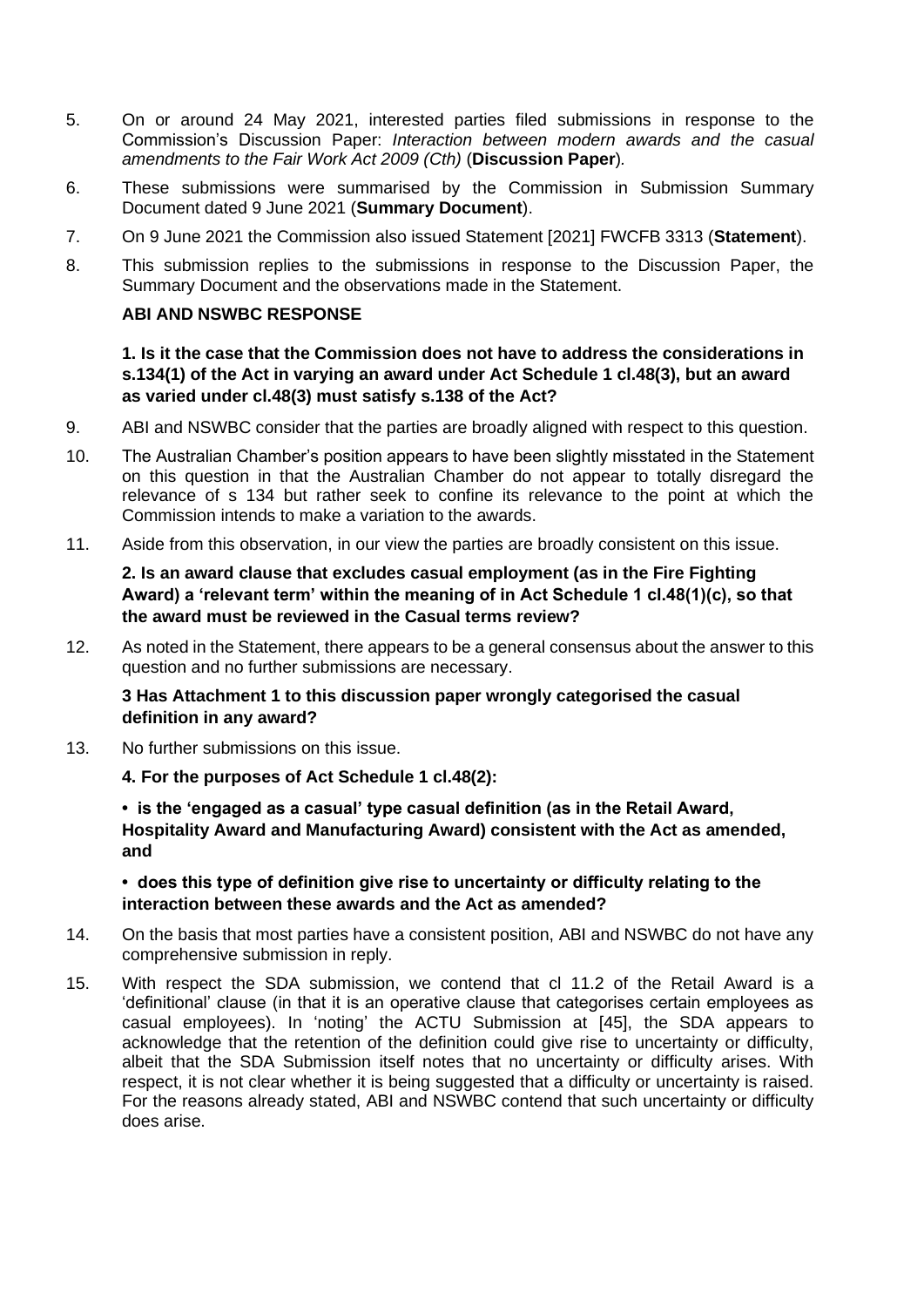**5. For the purposes of Act Schedule 1 cl.48(2), are the employment arrangements described as 'casual' under Part 9 of the Pastoral Award consistent with the definition of 'casual employee' in s.15A of the Act?**

16. No further submissions on this issue

**6. For the purposes of Act Schedule 1 cl.48(2):**

**• are 'paid by the hour' and 'employment day-to-day' casual definitions (as in the Pastoral Award and Teachers Award) consistent with the Act as amended**

**• are 'residual category' type casual definitions (as in the Retail Award and Pastoral Award) consistent with the Act as amended, and**

#### **• do such definitions give rise to uncertainty or difficulty relating to the interaction between these Awards and the Act as amended?**

- 17. As developed in our primary submission, the use of different definitions to define the same term is highly likely to give rise to uncertainty or difficulty and does so in these examples.
- 18. To the extent that employees can be categorised differently under the Act clause and the relevant Award clause, a difficulty, uncertainty or inconsistent arises almost axiomatically.
- 19. The ACTU's submission seeking the preservation 'to the extent possible' of clauses which have been the subject of extensive consideration is not supported or provided with a suggested draft determination.
- 20. In the abstract, it is therefore difficult to engage with this submission.
- 21. That being said, regardless of the extent of the consideration of the current clauses, or whether they were said to satisfy the modern awards objective, the Full Bench's responsibility in this review is to assess consistency, certainty and difficulty with respect to the new statutory provision.
- 22. In our view the obvious and appropriate course is to adopt the statutory definition in the relevant awards.

#### **7. Where a casual definition includes a limit on the period of casual engagement (as in the Teachers Award), if the definition is amended in the Casual terms review should that limit be recast as a separate restriction on the length of any casual engagement?**

- 23. As noted in the Statement, our primary submission with regard to this question is that to the extent such restrictions on casual engagement periods are to be maintained, they would need to be separated from the casual definition in awards.
- 24. Having considered the other submission filed, ABI NSWBC consider that these clauses do have the effect of defining casual employment (contrary to the ACTU). By way of example, in the Teachers Award, the temporal limitation in clause 12.1 is included following the words "*Casual employment means…*." (our emphasis).
- 25. As for the submission put by the IEU that clause 12.1 defines casual employment not casual employees, we note there is no definition of casual employee in the award and therefore, the definition of casual employment in effect operates as a definition of the type of employee engaged in casual employment (i.e. a casual employee).
- 26. As to the broader question of whether these restrictions should be retained or removed from the relevant awards, ABI and NSWBC note that there is force to the argument put by the Australian Chamber and others that a limitation on the duration of casual employment will serve to exclude the NES casual conversion provision.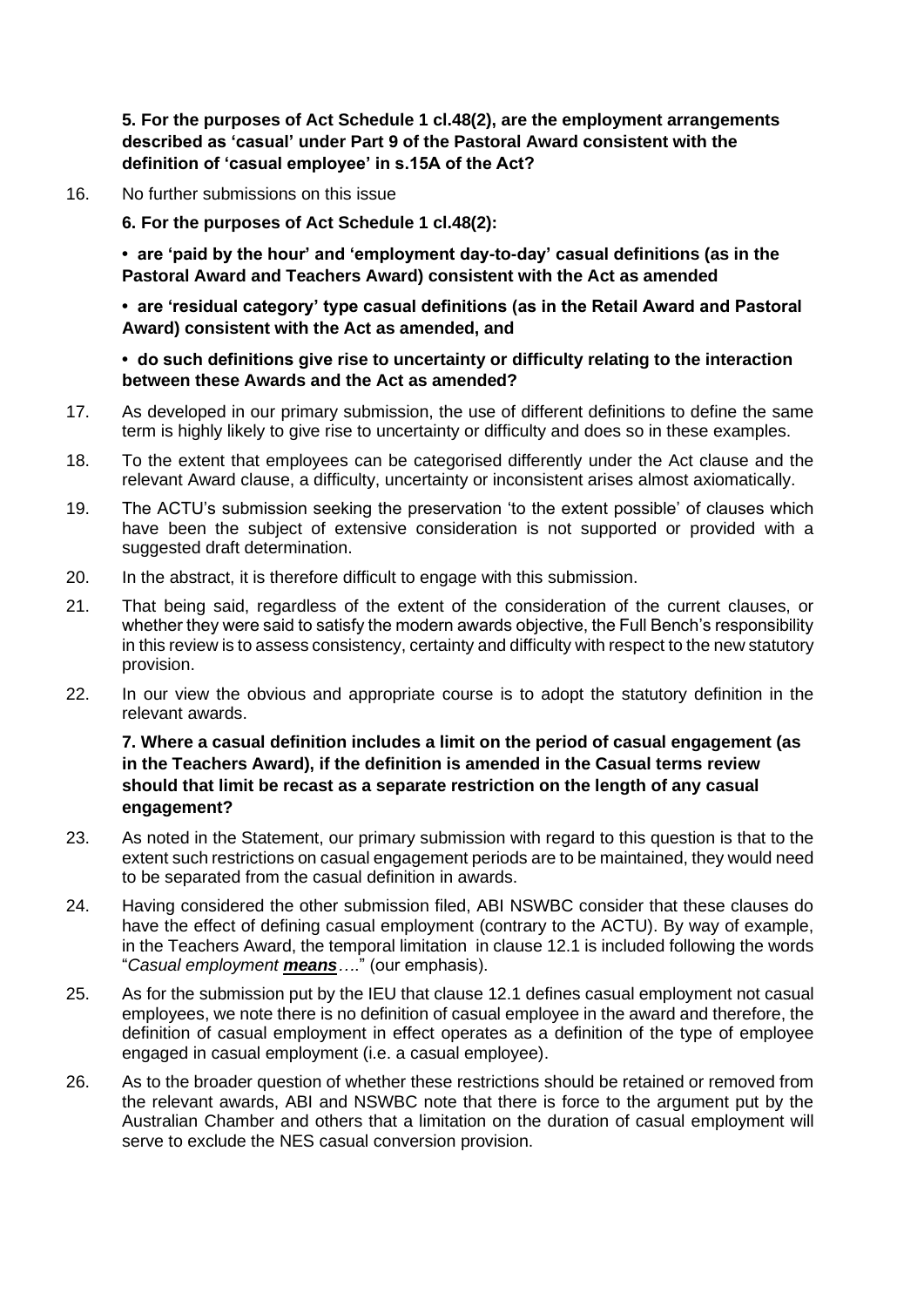**8. For the purposes of Act Schedule 1 cl.48(3), would replacing the casual definitions in the Retail Award, Hospitality Award, Manufacturing Award, Teachers Award and Pastoral Award with the definition in s.15A of the Act or with a reference to that definition, make the awards consistent or operate effectively with the Act as amended?**

- 27. ABI and NSWBC prefer the broadly supported position that the awards should make reference to the statutory definition.
- 28. As has been referenced in other recent cases (and by the Australian Chamber in its recent submission), during the award modernisation process a Full Bench of the Australian Industrial Relations Commission stated:

*'We have resisted suggestions that the terms of the NES should be included in the awards. As we understand it we are obliged by the terms of the consolidated request not to simply repeat the terms of the NES in modern awards.'*<sup>1</sup>

29. In the same manner, ABI and NSWBC consider it unnecessary to simply restate the casual definition and that a reference to the Act would suffice.

**9. If an award is to be varied to adopt the casual definition in s.15A of the Act, should the Commission give advanced notice of the variation and the date it will take effect?**

30. ABI and NSWBC makes no further submission on this point.

**10. For the purposes of Act Schedule 1 cl.48(2):**

**• are award requirements to inform employees when engaging them that they are being engaged as casuals (as in the Manufacturing Award and Pastoral Award) consistent with the Act as amended, and**

**• do these requirements give rise to uncertainty or difficulty relating to the interaction between these awards and the Act as amended?**

- 31. It is not clear the basis upon which the AMWU asserts that a requirement to inform casual employees on their engagement 'of the likely number of hours they will be required to perform' could be consistent with the statutory definition requiring the absence of a firm advance commitment to continuing and indefinite work according to an agreed pattern of work for the person.
- 32. At minimum, this is likely to give rise to uncertainty or confusion in that compliance with the award provisions brings with it a material risk that a firm advance commitment to continuing and indefinite work according to an agreed pattern of work will be made.
- 33. Beyond assertion that no difficulty or uncertainty arises, the AMWU submission is not persuasive

**11. For the purposes of Act Schedule 1 cl.48(2):**

**• are award definitions that do not distinguish full-time and part-time employment from casual employment on the basis that full-time and part-time employment is ongoing employment (as in the Retail Award, Hospitality Award, Manufacturing Award, Teachers Award and Pastoral Award) consistent with the Act as amended, and**

**• do these definitions give rise to uncertainty or difficulty relating to the interaction between these awards and the Act as amended?**

<sup>1</sup> [2008] AIRC 1001 at [34]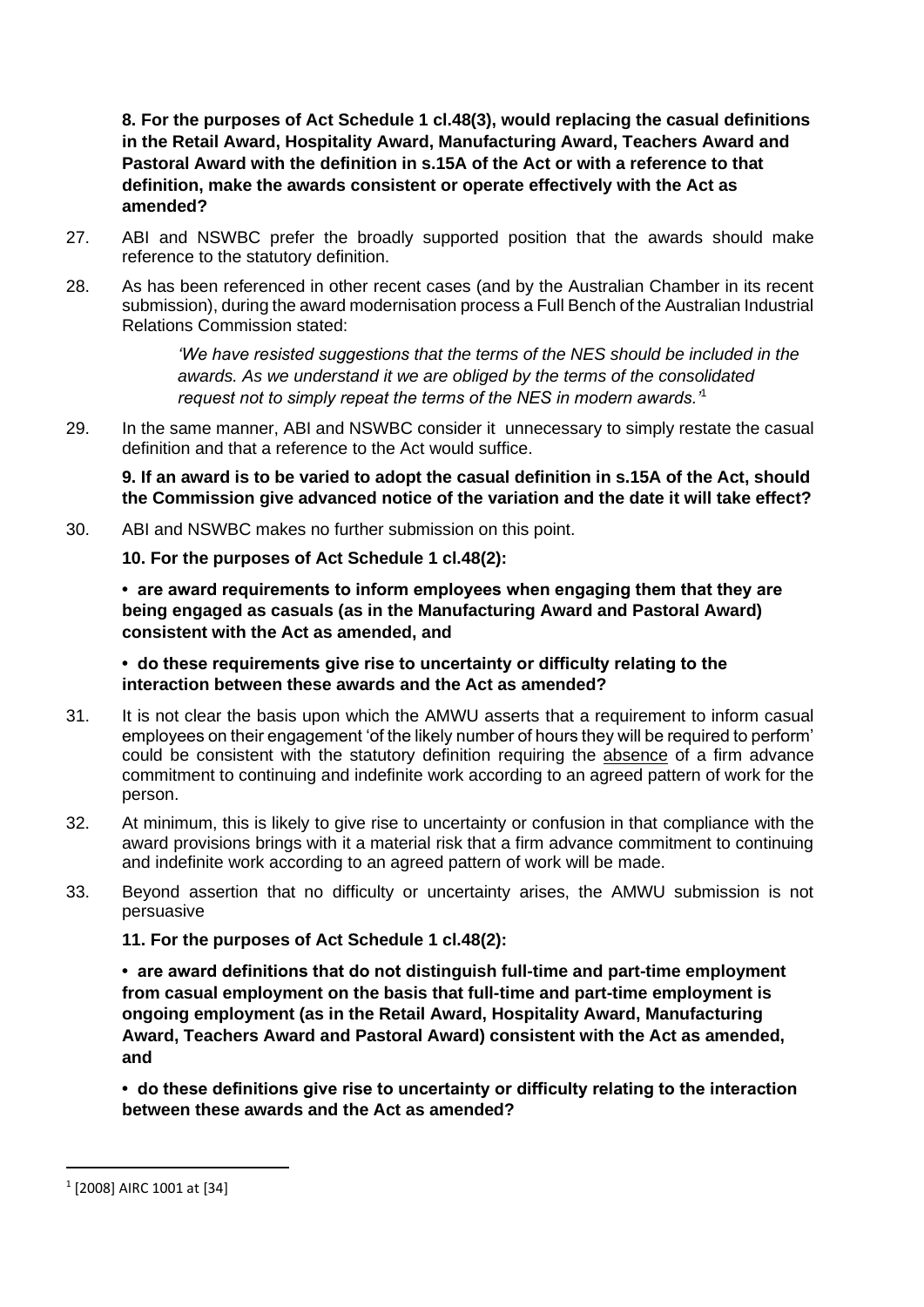In response to the submissions of the parties, while it is not clear whether award definitions which fail to distinguish between permanent and casual employment are relevant terms, if they are, and any uncertainty arises (which would be uncertainty whether a permanent employee under an award could be considered a casual employee under the Act) this should be remedied.

AI Group's proposed solution would achieve this, however it is not clear whether the introduction of such a clause is necessary in every case, having regard to the requirements of s 138.

#### **12. Does fixed term or maximum term employment fall within the definition in s.15A of the Act?**

34. No further submissions on this issue.

**13. Are outdated award definitions of 'long term casual employee' and outdated references to the Divisions comprising the NES (as in the Retail Award and Hospitality Award) relevant terms?**

35. No further submissions on this issue other than to state that the definition of long term casual may not define, but may describe casual employment.

**14. If they are not relevant terms, but nevertheless give rise to uncertainty or difficulty relating to the interaction between these awards and the Act as amended:**

**• can they be updated under Act Schedule 1 cl.48(3), or alternatively**

**• can they be updated in the course of the Casual terms review by the Commission exercising its general award variation powers under Part 2-3 of the Act?**

36. In response to the submissions on this point, ABI and NSWBC submit that the Commission is empowered to do what it is empowered to do. Should it wish to exercise its available powers independently of its powers under Schedule 1 cl.48(3), it may do so.

#### **15. Are award clauses specifying:**

**• minimum casual payments (as in the Retail Award, Hospitality Award, Manufacturing Award, Teachers Award and Pastoral Award)**

- **casual pay periods (as in the Retail Award, Hospitality Award and Pastoral Award)**
- **minimum casual engagement periods (as in the Hospitality Award), and**
- **maximum casual engagement periods (as in the Teachers Award)**

**relevant terms?**

37. No further submissions on this issue

**16. For the purposes of Act Schedule 1 cl.48(2):**

**• are such award clauses consistent with the Act as amended, and**

**• do such award clauses give rise to uncertainty or difficulty relating to the interaction between these awards and the Act as amended?**

38. No further submissions on this issue

**17. Is provision for casual loading (as in the Retail Award, Hospitality Award, Manufacturing Award, Teachers Award and Pastoral Award) a relevant term?**

39. No further submissions on this issue

**18. If provision for casual loading is a relevant term:**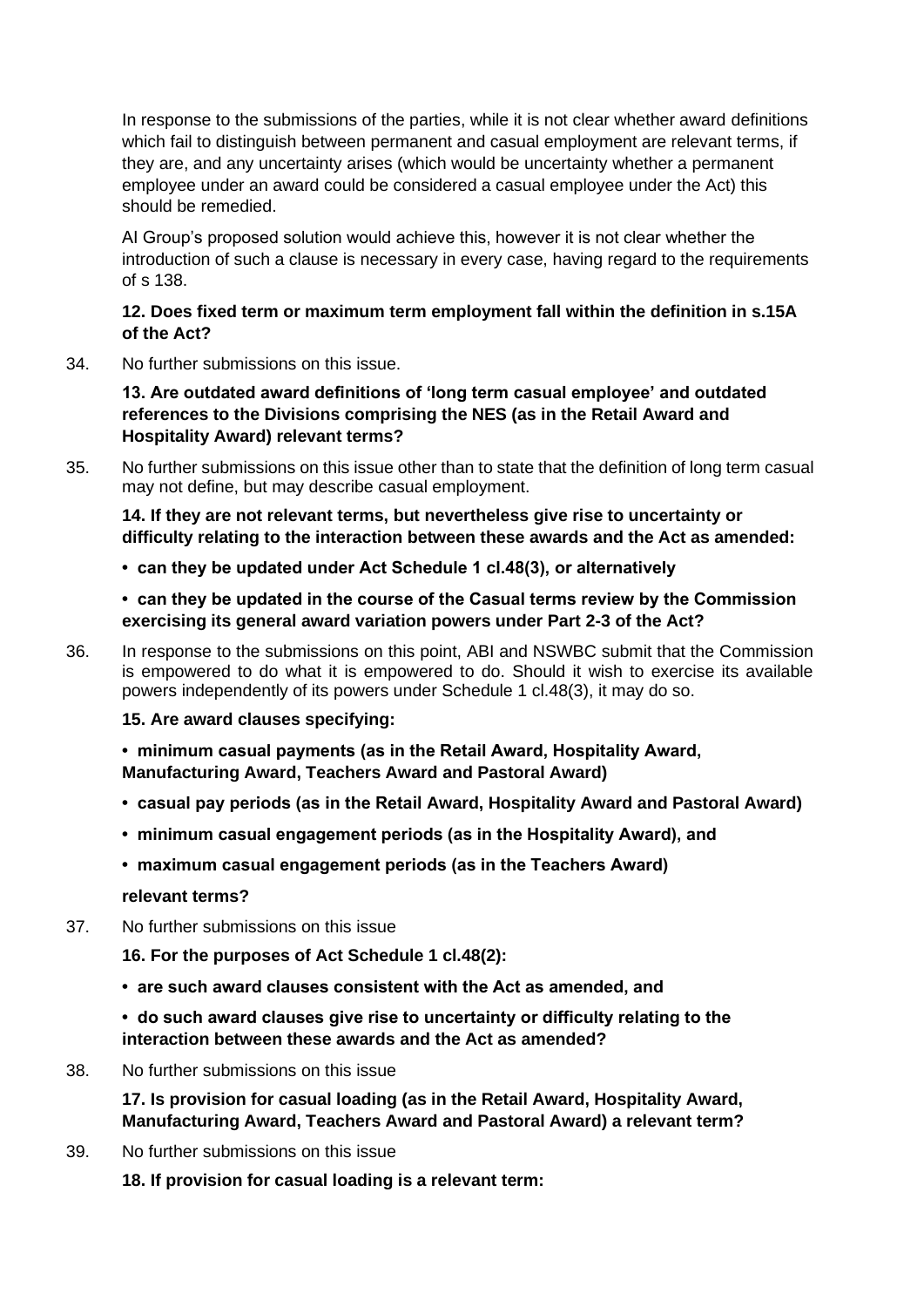**• for the purposes of Act Schedule 1 cl.48(2), does the absence of award specification of the entitlements the casual loading is paid in compensation for (as in the Hospitality Award, Manufacturing Award cl.11.2 and the Teachers Award) give rise to uncertainty or difficulty relating to the interaction between these awards and the Act as amended, and**

**• if so, should these awards be varied so as to include specification like that in the Retail Award or the Pastoral Award?**

40. No further submissions on this issue beyond our primary submission. Should a party raise a live issue with respect to the relevant entitlements said to be covered by the casual loading, ABI and NSWBC would support having that issue determined.

**19. Are any of the clauses in the Retail Award, Hospitality Award, Manufacturing Award, Teachers Award and Pastoral Award that provide general terms and conditions of employment of casual employees (not including the clauses considered in sections 5.1–5.5 and 6 of this paper) 'relevant terms' within the meaning of Act Schedule 1 cl.48(1)(c)?**

41. No further submissions on this issue.

**20. Whether or not these clauses are 'relevant terms':**

**• are any of these clauses not consistent with the Act as amended, and**

**• do any of these clauses give rise to uncertainty or difficulty relating to the interaction between the awards and the Act as amended?**

42. No further submissions on this issue.

**21. Is it the case that the model award casual conversion clause (as in the Retail Award and Pastoral Award) is detrimental to casual employees in some respects in comparison to the residual right to request casual conversion under the NES, and does not confer any additional benefits on employees in comparison to the NES?**

- 43. Consistent with our primary submission, we are not clear about the relevance of a benefit/detriment comparison between the Act conversion entitlement and the award conversion entitlement.
- 44. The SDA submits that the award conversion provision could be more beneficial on the basis that:

*"the 6 month period referred to at section 66F(b) of the Act as amended could be considered less advantageous retail employees whose hours can vary significantly depending on season and who may in consequence be denied an opportunity for conversion which a 12 month period of consideration would facilitate."*

- 45. This submission is curious on the basis that the award provision is available to a casual employee who has in the preceding period of 12 months worked a pattern of hours on an ongoing basis. It is not clear how an employee whose hours varied significantly on a seasonal basis could access this provision, and why such access would be more readily available under the award provision than the conversion entitlement under the Act.
- 46. Secondly, the submission that the lack of an 'anti-avoidance' provision in the Act conversion entitlements provides a detriment in comparison to the Award clause appear to overlook s 66L of the Act.

#### **22. For the purposes of Act Schedule 1 cl.48(2):**

**• is the model award casual conversion clause consistent with the Act as amended, and**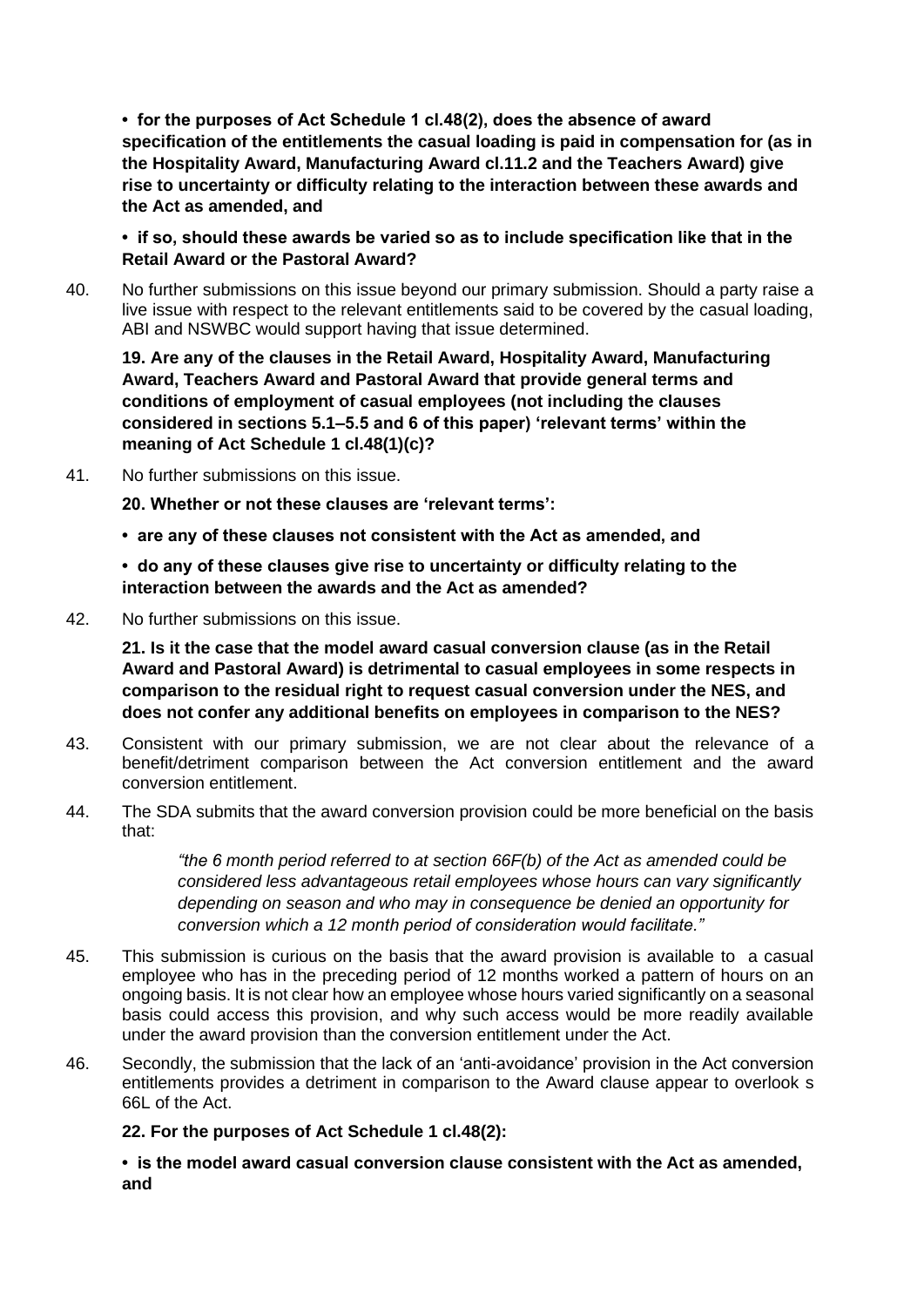#### **• does the clause give rise to uncertainty or difficulty relating to the interaction between these awards and the Act as amended?**

- 47. The parties' divergence on this question demonstrates the uncertainty which has arisen in relation to the interaction between the Act conversion entitlement and the Award regime.
- 48. This is most aptly demonstrated by the ACTU's submission that the award conversion clause is capable of operation with only minor variation to remove any uncertainty alongside the SDA's submission that the two provisions can operate concurrently.
- 49. The conversion entitlement should be either a single entitlement (which can exist in the Act) or needs to exist as two distinct entitlements (which will inevitably give rise to uncertainty or difficulty).

#### **23. For the purposes of Act Schedule 1 cl.48(3), would removing the model clause from the awards, or replacing the model clause with a reference to the casual conversion NES, make the awards consistent or operate effectively with the Act as amended?**

- 50. As stated in our primary submission, the answer to this question is yes.
- 51. The ACTU's suggestion that 'other options may be more meritorious' than replacing the Award provision with the Act conversion entitlement is difficult to respond to without a proposed variation.

**24. If the model clause was removed from the awards, should other changes be made to the awards so that they operate effectively with the Act as amended (for example, adding a note on resolution of disputes about casual conversion)?**

52. No further submissions.

**25. Is the Manufacturing Award casual conversion clause more beneficial than the residual right to request casual conversion under the NES for casual employees employed for less than 12 months, but detrimental in some respects in comparison to the NES for casual employees employed for 12 months or more?**

53. No further submissions.

**26. For the purposes of Act Schedule 1 cl.48(2):**

**• is the Manufacturing Award casual conversion clause consistent with the Act as amended, and**

**• does the clause give rise to uncertainty or difficulty relating to the interaction between the award and the Act as amended?**

54. The ACTU's primary position is that the Manufacturing Award casual conversion clause is consistent with the Act as amended. It is not clear whether the position put 'further and in the alternative' that the clause is capable of side by side operation with the Act with minor amendments suggests that the ACTU considers that the Award provision may not in fact be consistent with the Act. This confusion in of itself presents an obvious difficulty or uncertainty. As noted in our primary submission, the prospect of concurrent and different casual conversion regimes existing in both the Act and the relevant Award will give rise to considerable uncertainty and confusion.

**27. For the purposes of Act Schedule 1 cl.48(3), would confining the Manufacturing Award clause to casual employees with less than 12 months of employment and redrafting it as a clause that just supplements the casual conversion NES, make the award consistent or operate effectively with the Act as amended?**